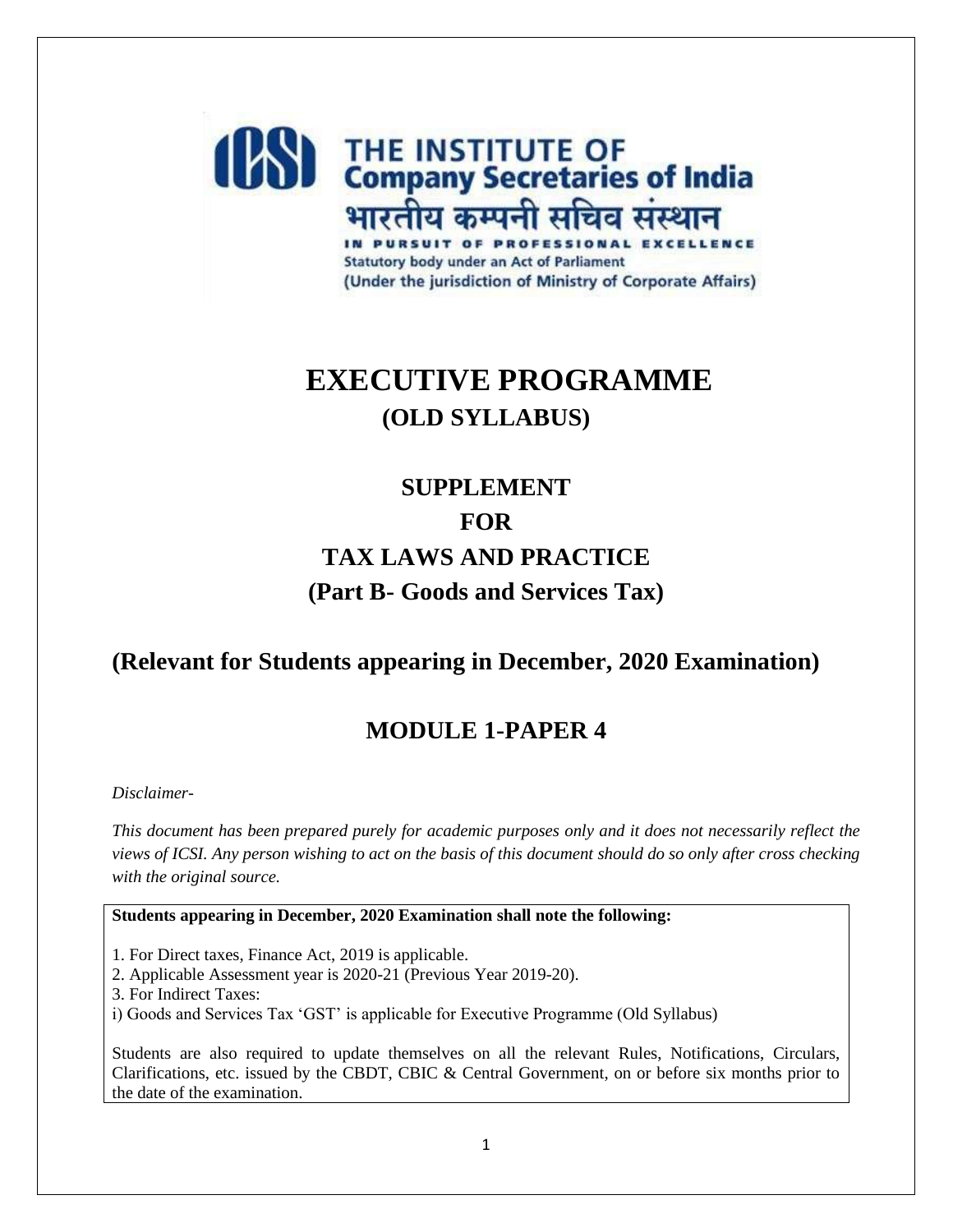## **TABLE OF CONTENT**

## **SUPPLEMENT FOR TAX LAWS & PRACTICE**

## **(PART B- GOODS AND SERVICES TAX)**

#### **(MAJOR NOTIFICATIONS AND CIRCULARS- JANUARY 2020 TO JUNE 2020)**

| <b>Chapter</b><br>No. | <b>Chapter Name</b>                                                                                                                                    | Page No. |
|-----------------------|--------------------------------------------------------------------------------------------------------------------------------------------------------|----------|
| 18.                   | Central Goods and Services Tax Law "CGST"                                                                                                              | $3 - 5$  |
| 20.                   | Procedural Compliance under GST, Assessment, Offences and Penalty                                                                                      | $6 - 8$  |
| 21.                   | An Overview on Integrated Goods and Service Tax "IGST", The<br>Union Territory Goods and Service Tax (UTGST), and GST<br><b>Compensation to States</b> |          |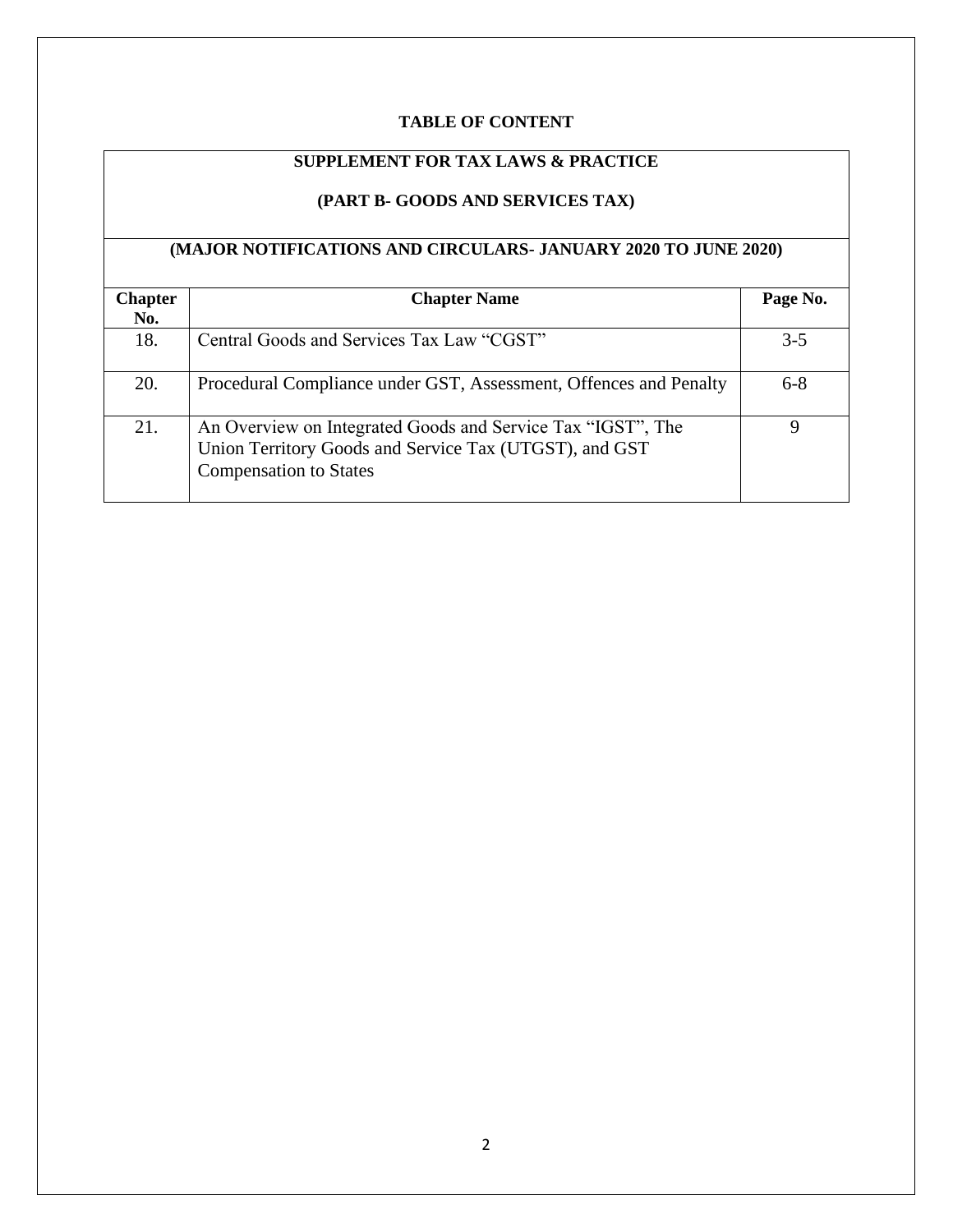## **Lesson 18**

# **Central Goods and Services Tax Law "CGST"**

*Notification to make amendment (2020) to CGST Rules*

### Notification No. 2/2020 - Central Tax, dated 1<sup>st</sup> January, 2020

In the said notification,–

Central Government makes rules to amend the Central Goods and Services Tax Rules, 2017, namely:-

1. (1) These rules may be called the Central Goods and Services Tax (Amendment) Rules, 2020.

(2) Save as otherwise provided in these rules, they shall come into force on the date of their publication in the Official Gazette.

2. In the Central Goods and Services Tax Rules, 2017 (hereinafter referred to as the said rules), in rule 117-

(a) in sub-rule (1A), with effect from the  $31<sup>st</sup>$  December 2019, for the figures, letters and word " $31<sup>st</sup>$  December, 2019", the figures, letters and word " $31<sup>st</sup>$  March, 2020" shall be substituted;

 (b) in sub-rule (4), in clause (b), in sub-clause (iii), in the proviso, for the figures, letters and word "31<sup>st</sup> January, 2020", the figures, letters and word "30<sup>th</sup> April, 2020" shall be substituted.

*For more details please visit :* [https://www.cbic.gov.in/resources//htdocs-cbec/gst/notfctn-02](https://www.cbic.gov.in/resources/htdocs-cbec/gst/notfctn-02-central-tax-english-2020.pdf) [central-tax-english-2020.pdf](https://www.cbic.gov.in/resources/htdocs-cbec/gst/notfctn-02-central-tax-english-2020.pdf) 

## *Notification to make third amendment (2020) to CGST Rules*

## Notification No. 16/2020 – Central Tax, dated 23<sup>rd</sup> March, 2020

The Central Government hereby makes the following rules further to amend the Central Goods and Services Tax Rules, 2017, namely :-

1. (1) These rules may be called the Central Goods and Services Tax (Third Amendment) Rules, 2020. (2) Save as otherwise provided in these rules, they shall come into force on the date of their publication in the Official Gazette.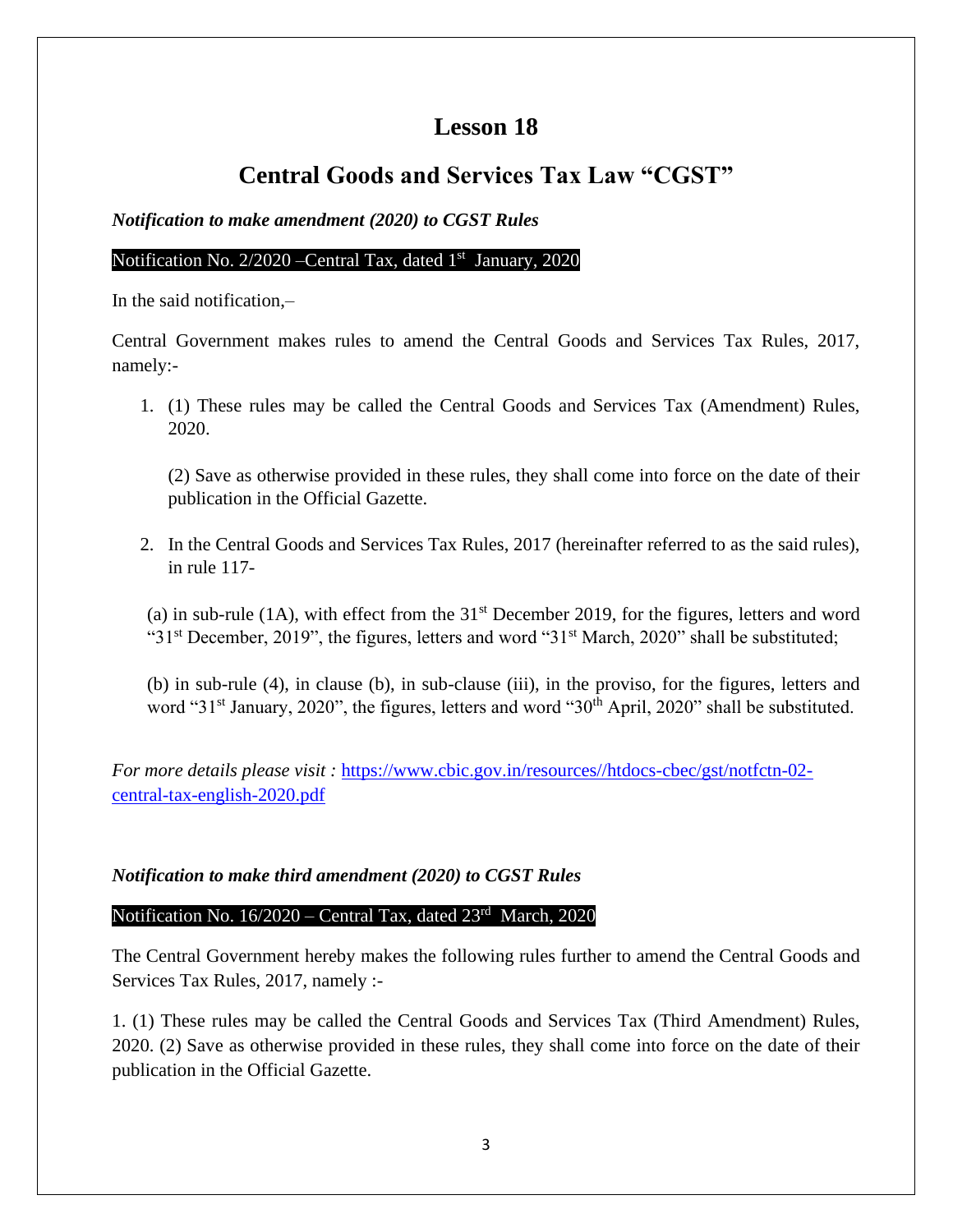2. In the Central Goods and Services Tax Rules, 2017 (hereinafter referred to as the said rules), in rule 8, after sub-rule (4), the following sub-rule shall be inserted, namely:- "(4A) The applicant shall, while submitting an application under sub-rule (4), with effect from 01.04.2020, undergo authentication of Aadhaar number for grant of registration.".

3. In the said rules, in rule 9, in sub-rule (1), with effect from 01.04.2020, the following subrule shall be inserted, namely:- "Provided that where a person, other than those notified under subsection (6D) of section 25, fails to undergo authentication of Aadhaar number as specified in subrule (4A) of rule 8, then the registration shall be granted only after physical verification of the principle place of business in the presence of the said person, not later than sixty days from the date of application, in the manner provided under rule 25 and the provisions of sub-rule (5) shall not be applicable in such cases.".

4. In the said rules, for rule 25, the following rule shall be substituted, namely:- **"Physical verification of business premises in certain cases.-**Where the proper officer is satisfied that the physical verification of the place of business of a person is required due to failure of Aadhaar authentication before the grant of registration, or due to any other reason after the grant of registration, he may get such verification of the place of business, in the presence of the said person, done and the verification report along with the other documents, including photographs, shall be uploaded in **FORM GST REG-30** on the common portal within a period of fifteen working days following the date of such verification.".

*For more details please visit :* [https://www.cbic.gov.in/resources//htdocs-cbec/gst/notfctn-16](https://www.cbic.gov.in/resources/htdocs-cbec/gst/notfctn-16-central-tax-english-2020.pdf) [central-tax-english-2020.pdf](https://www.cbic.gov.in/resources/htdocs-cbec/gst/notfctn-16-central-tax-english-2020.pdf)

#### *Notification to make seventh amendment (2020) to CGST Rules*

#### Notification No. 50/2020 –Central Tax, dated 24th June, 2020

The Central Government, hereby makes the following rules further to amend the Central Goods and Services Tax Rules, 2017, namely:-

1. (1) These rules may be called the Central Goods and Services Tax (Seventh Amendment) Rules, 2020.

(2) They shall come into force with effect from the 01st day of April, 2020.

2. In the Central Goods and Services Tax Rules, 2017, in rule 7, for the Table, the following Table shall be substituted, namely:-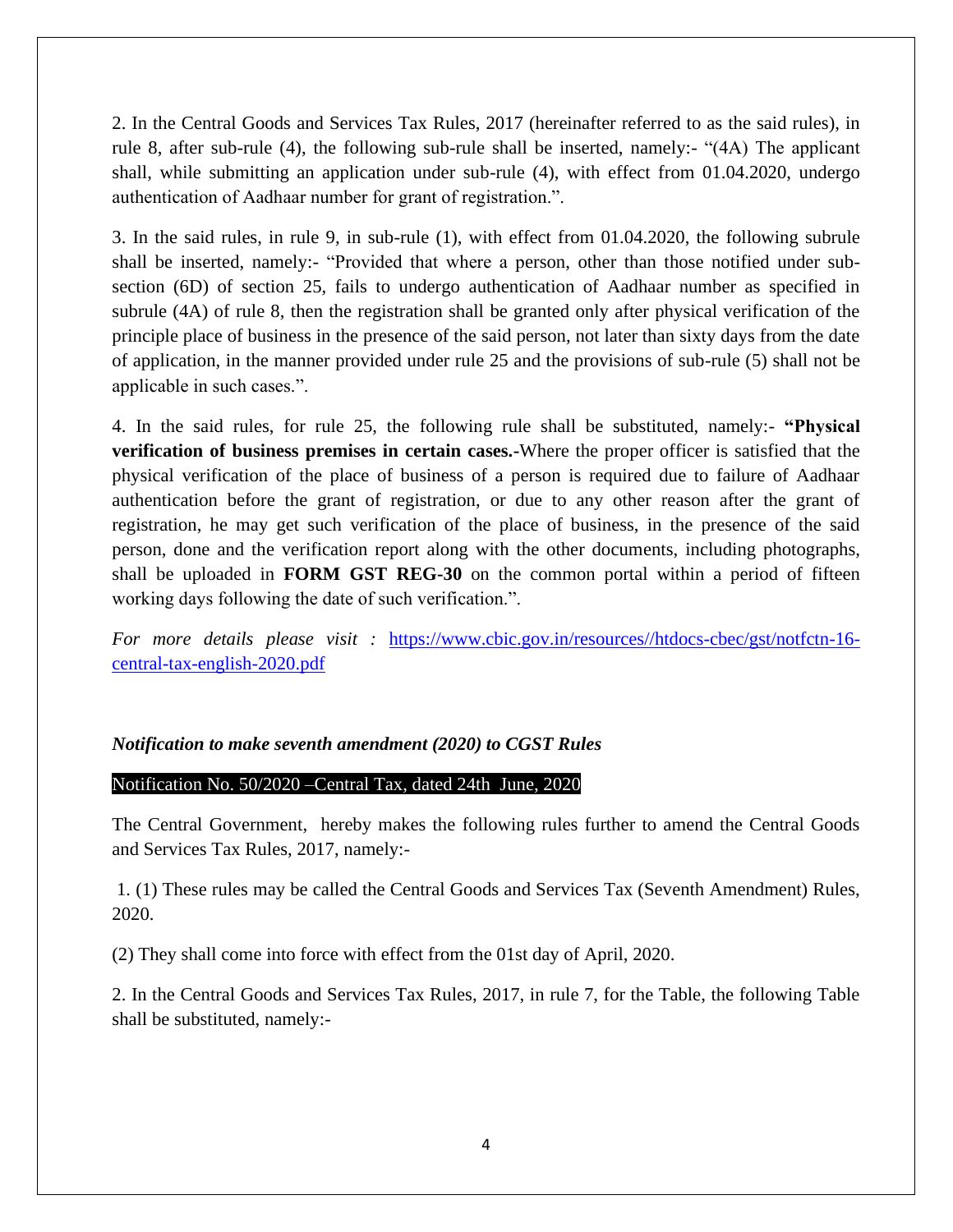## **Table**

| Sl. No. | <b>Section under which</b>                    | <b>Category of registered</b>                                                                                                                                                                           | Rate of tax                                                                                                              |
|---------|-----------------------------------------------|---------------------------------------------------------------------------------------------------------------------------------------------------------------------------------------------------------|--------------------------------------------------------------------------------------------------------------------------|
|         | composition levy is opted                     | persons                                                                                                                                                                                                 |                                                                                                                          |
| (1)     | (1A)                                          | (2)                                                                                                                                                                                                     | (3)                                                                                                                      |
| 1.      | Sub-sections $(1)$ and $(2)$ of<br>section 10 | Manufacturers, other than<br>manufacturers<br>of<br>such<br>goods as may be notified<br>by the Government                                                                                               | half per cent. of the<br>turnover in the State<br>or Union territory                                                     |
| 2.      | Sub-sections $(1)$ and $(2)$ of<br>section 10 | Suppliers making supplies<br>referred to in clause (b) of<br>paragraph 6 of Schedule II                                                                                                                 | two and a half per<br>cent. of the turnover<br>in the State or Union<br>territory                                        |
| 3.      | Sub-sections $(1)$ and $(2)$ of<br>section 10 | Any other supplier eligible<br>for composition levy under<br>sub-sections $(1)$ and $(2)$ of<br>section 10                                                                                              | half per cent. of the<br>turnover of taxable<br>supplies of goods and<br>services in the State<br>or Union territory     |
| 4.      | Sub-section $(2A)$ of section 10              | Registered<br>persons<br>not<br>eligible<br>under<br>the<br>composition levy<br>under<br>subsections $(1)$ and $(2)$ , but<br>eligible to opt to pay tax<br>under sub-section $(2A)$ , of<br>section 10 | three per cent. of the<br>turnover of taxable<br>supplies of goods and<br>services in the State<br>or Union territory.". |

\*\*\*\*\*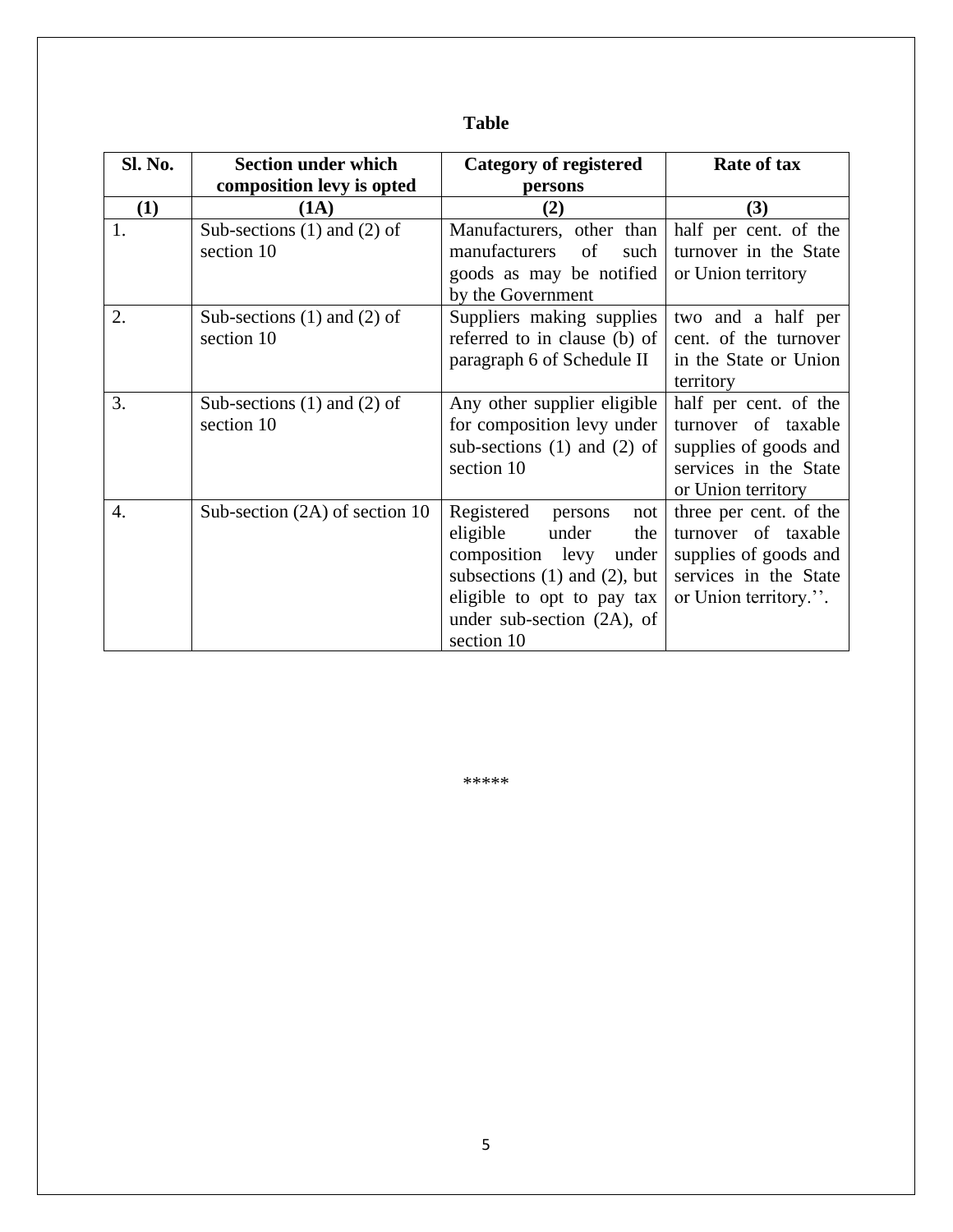## **Lesson 20**

# **Procedural Compliance under GST, Assessment, Offences and Penalty**

*Notification to bring into force certain provisions of the Finance (No. 2) Act, 2019 to amend the CGST Act, 2017*

## Notification No.  $1/2020$  – Central Tax, dated  $1<sup>st</sup>$  January, 2020

The Central Government appoints the 1st day of January, 2020, as the date on which the provisions of sections 92 to 112, except section 92, section 97, section 100 and sections 103 to 110 of the Finance (No. 2) Act, 2019 (23 of 2019), shall come into force.

## *Notification to extend the last date for furnishing of annual return/reconciliation statement in FORM GSTR-9/FORM GSTR-9C for the period from 01.07.2017 to 31.03.2018*

### Notification No. 6/2020 – Central Tax, dated 3<sup>rd</sup> February, 2020

The Commissioner extends the time limit for furnishing of the annual return specified under section 44 of the said Act read with rule 80 of the said rules, electronically through the common portal, in respect of the period from the  $1<sup>st</sup>$  July, 2017 to the 31<sup>st</sup> March, 2018, for the class of registered person specified in column (2) of the Table below, till the time period as specified in the corresponding entry in column (3) of the said Table, namely:-

| S.  | Registered person, whose principal place of business is   Due date for furnishing |                                                           |
|-----|-----------------------------------------------------------------------------------|-----------------------------------------------------------|
| No. | in                                                                                | return under section 44 of<br>the said Act read with rule |
|     |                                                                                   | 80 of the said rules for the                              |
|     |                                                                                   | FY 2017-18                                                |
| (1) | (2)                                                                               | (3)                                                       |
| 1.  | Chandigarh, Delhi, Gujarat, Haryana, Jammu and                                    | $5th$ February, 2020.                                     |
|     | Kashmir, Ladakh, Punjab, Rajasthan, Tamil Nadu, Uttar                             |                                                           |
|     | Pradesh, Uttarakhand.                                                             |                                                           |
|     |                                                                                   |                                                           |
| 2.  | and Nicobar Islands, Andhra Pradesh,<br>Andaman                                   | $7th$ February, 2020.                                     |
|     | Arunachal Pradesh, Assam, Bihar, Chhattisgarh, Dadra                              |                                                           |
|     | and Nagar Haveli and Daman and Diu, Goa, Himachal                                 |                                                           |
|     | Pradesh, Jharkhand, Karnataka, Kerala, Lakshadweep,                               |                                                           |
|     | Madhya Pradesh, Maharashtra, Manipur, Meghalaya,                                  |                                                           |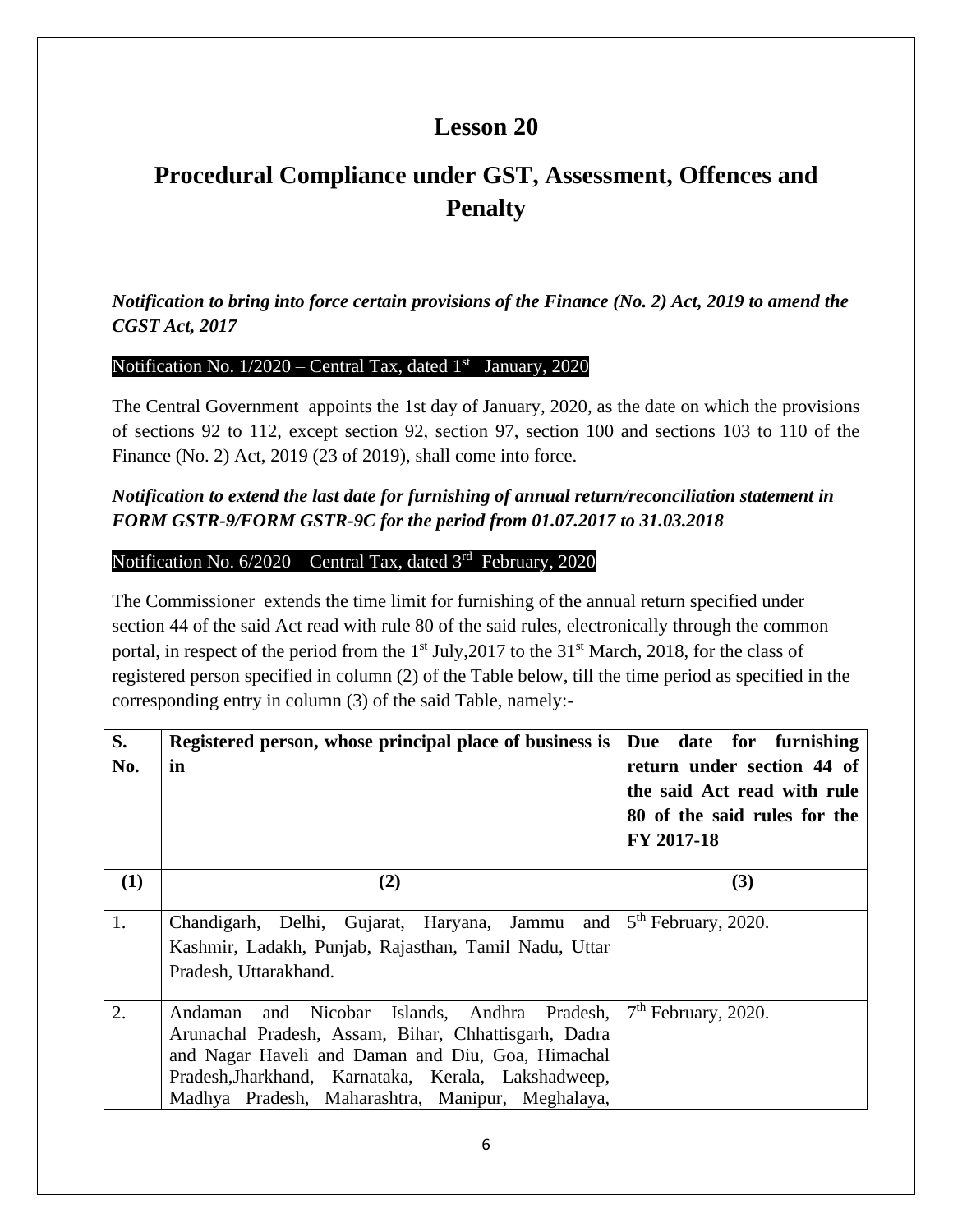| Mizoram, |  | , Nagaland, Odisha, Puducherry, Sikkim,           |  |
|----------|--|---------------------------------------------------|--|
|          |  | Telangana, Tripura, West Bengal, Other Territory. |  |

## *Notification issued to prescribe due dates for filing of return in FORM GSTR-3B in a staggered manner.*

### Notification No. 7/2020 – Central Tax, dated 3<sup>rd</sup> February, 2020

The Commissioner makes the following further amendment in the notification of the Government of India in the Ministry of Finance (Department of Revenue), No.44/2019 – Central Tax, dated the 09<sup>th</sup> October, 2019, published in the Gazette of India, Extraordinary, Part II, Section 3, Sub-section (i) vide number G.S.R.767 $(E)$ , dated the 09<sup>th</sup> October, 2019, namely:-

In the said notification, after the third proviso, the following provisos shall be inserted, namely:  $-$ 

"Provided also that the return in **FORM GSTR-3B** of the said rules for the months of January, 2020, February, 2020 and March, 2020 for taxpayers having an aggregate turnover of up to rupees five Crore in the previous financial year, whose principal place of business is in the States of Chhattisgarh, Madhya Pradesh, Gujarat, Maharashtra, Karnataka, Goa, Kerala, Tamil Nadu, Telangana or Andhra Pradesh or the Union territories of Daman and Diu and Dadra and Nagar Haveli, Puducherry, Andaman and Nicobar Islands and Lakshadweep shall be furnished electronically through the common portal, on or before the  $22<sup>nd</sup>$  February, 2020,  $22<sup>nd</sup>$  March, 2020, and 22nd April, 2020, respectively:

Provided also that the return in **FORM GSTR-3B** of the said rules for the months of January, 2020, February, 2020 and March, 2020 for taxpayers having an aggregate turnover of up to rupees five Crore in the previous financial year, whose principal place of business is in the States of Himachal Pradesh, Punjab, Uttarakhand, Haryana, Rajasthan, Uttar Pradesh, Bihar, Sikkim, Arunachal Pradesh, Nagaland, Manipur, Mizoram, Tripura, Meghalaya, Assam, West Bengal, Jharkhand or Odisha or the Union territories of Jammu and Kashmir, Ladakh, Chandigarh and Delhi shall be furnished electronically through the common portal, on or before the  $24<sup>th</sup>$  February, 2020,  $24<sup>th</sup>$ March, 2020 and 24<sup>th</sup> April, 2020, respectively."

## *Notification to give effect to the provisions of rule 87 (13) and FORM GST PMT-09 of the CGST Rules, 2017*

#### Notification No. 37/2020 –Central Tax, dated 28th April, 2020

The Central Goods and Services Tax Act, 2017 read with clause (c) of rule 9 and rule 25 of the Central Goods and Services Tax (Fourth Amendment) Rules, 2019, made vide notification No. 31/2019 – Central Tax, dated the 28th June, 2019, published in the Gazette of India, Extraordinary, Part II, Section 3, Sub-section (i), vide number G.S.R 457(E), dated the 28th June, 2019, the Government, hereby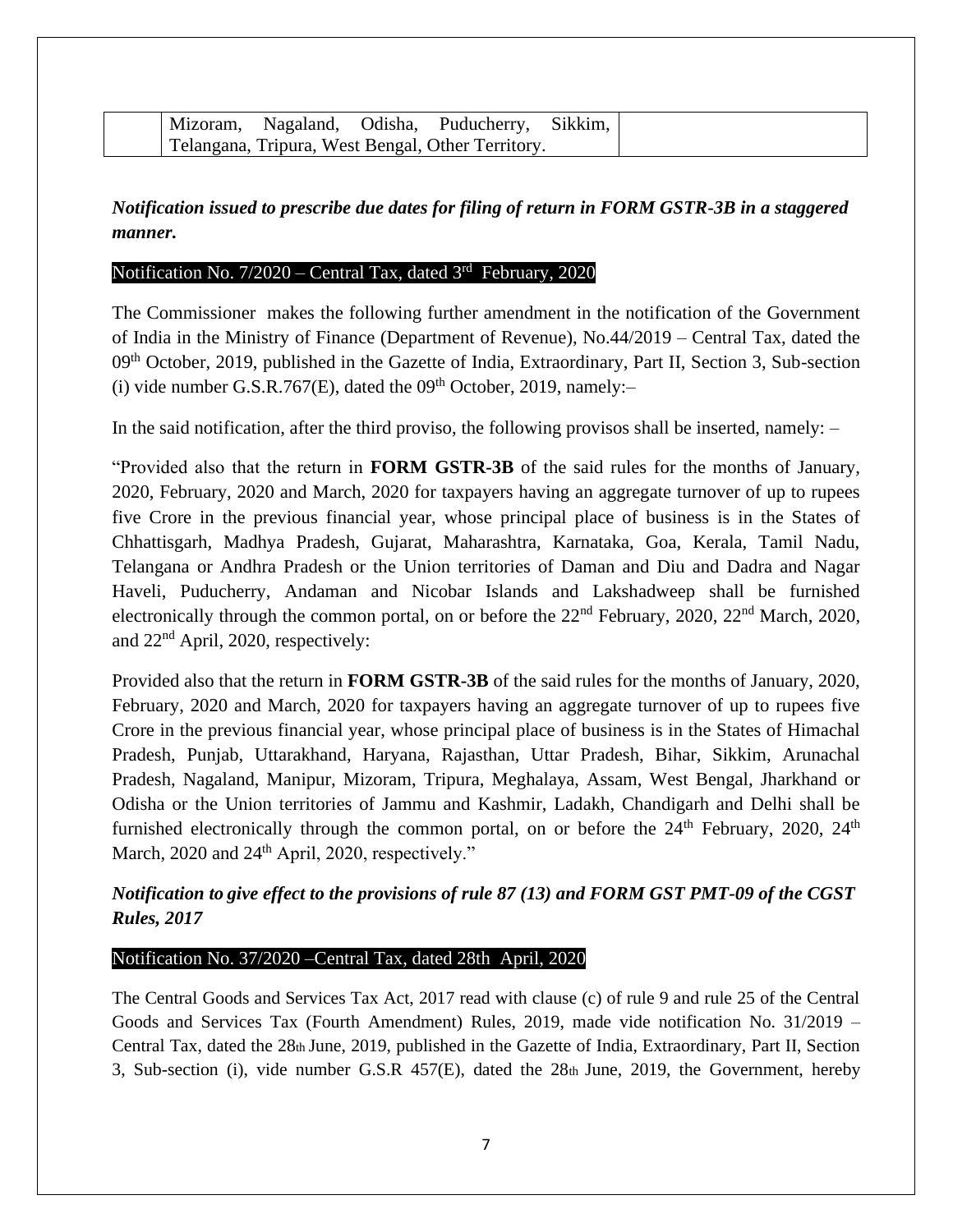appoints the 21st day of April, 2020, as the date from which the said provisions of the rules, shall come into force.

*For more details please visit : [https://www.cbic.gov.in/resources//htdocs-cbec/gst/notfctn-37-central-tax](https://www.cbic.gov.in/resources/htdocs-cbec/gst/notfctn-37-central-tax-english-2020.pdf)*[english-2020.pdf](https://www.cbic.gov.in/resources/htdocs-cbec/gst/notfctn-37-central-tax-english-2020.pdf)

## *Notification to make fifth amendment (2020) to CGST Rules*

### Notification No. 38/2020 –Central Tax, dated 5th May, 2020

The Central Government, hereby makes the following rules further to amend the Central Goods and Services Tax Rules, 2017, namely: -

1. (1) These rules may be called the Central Goods and Services Tax (Fifth Amendment) Rules, 2020.

(2) Save as otherwise provided, they shall come into force on the date of their publication in the Official Gazette.

2. In the Central Goods and Services Tax Rules, 2017 (hereinafter referred to as the said rules), with effect from the 21st April, 2020, in rule 26 in sub-rule (1), after the proviso, following proviso shall be inserted, namely: -

"Provided further that a registered person registered under the provisions of the Companies Act, 2013 (18 of 2013) shall, during the period from the 21st day of April, 2020 to the 30th day of June, 2020, also be allowed to furnish the return under section 39 in FORM GSTR3B verified through electronic verification code (EVC).".

*For more details please visit : [https://www.cbic.gov.in/resources//htdocs-cbec/gst/notfctn-38-central-tax](https://www.cbic.gov.in/resources/htdocs-cbec/gst/notfctn-38-central-tax-english-2020.pdf)*[english-2020.pdf](https://www.cbic.gov.in/resources/htdocs-cbec/gst/notfctn-38-central-tax-english-2020.pdf)

\*\*\*\*\*